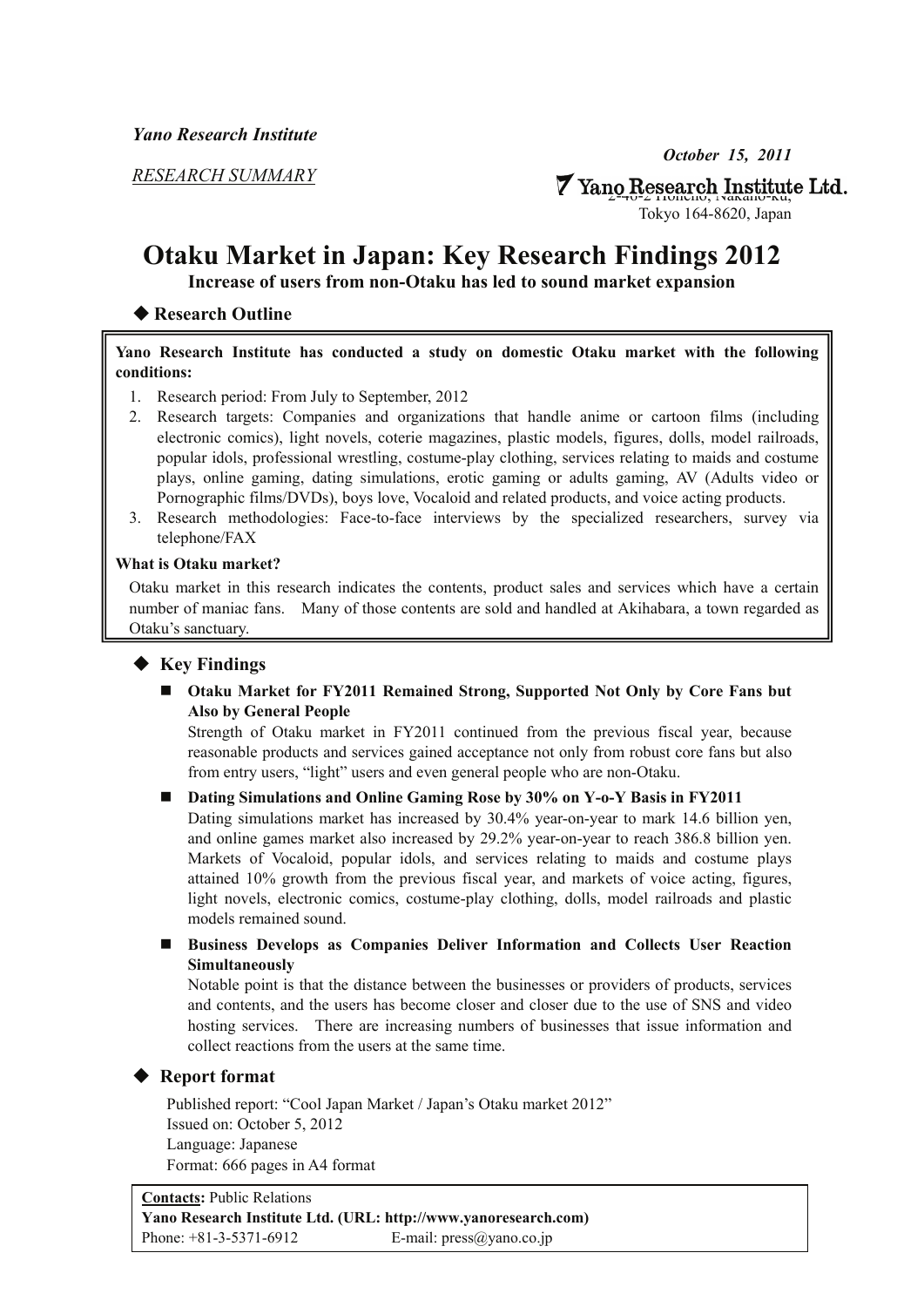#### **Table 1: Estimated Market Size of Otaku Market and FY2011 Market Overview**

| Category                                                       | <b>FY2011Market Overview</b>                                                                                                                                                                                            | <b>FY2010</b> | <b>FY2011</b> | <b>FY2012</b><br><b>Estimated</b> |
|----------------------------------------------------------------|-------------------------------------------------------------------------------------------------------------------------------------------------------------------------------------------------------------------------|---------------|---------------|-----------------------------------|
| <b>Electronic comics</b>                                       | FY2011 ended up attaining only a slight increase due to<br>delayed support for smart phones/tablets/PCs. Mid-term<br>view, however, is promising for growth.                                                            | 540           | 545           | 600                               |
| <b>Coterie magazines</b>                                       | FY2011 became a slight decrease due to influence from the<br>great earthquake especially from March to April. FY2012<br>can expect a small rise due to increase of users and<br>diversified channels.                   | 700           | 690           | 716                               |
| <b>Light Novels</b>                                            | The market rose slightly, because some light novels are<br>published as manga, created as anime/games. Media mix<br>strategy to make stories out of popular manga has also<br>turned into good results.                 | 316           | 322           | 327                               |
| <b>Plastic models</b>                                          | FY2011 showed sound growth due to popularity of<br>characterized plastic models among young people. FY2012 can<br>expect some sales of the "Sky-Tree"-related scale models.                                             | 262           | 263           | 268                               |
| <b>Figures</b>                                                 | Low-priced deformed figures, dress-up figures, movable<br>figures have become popular from wide range of people.<br>The market is likely to continue growing.                                                           | 293           | 307           | 312                               |
| <b>Dolls</b>                                                   | The market has been supported by solid-base audience,<br>but it is estimated to stay the same level or to increase<br>only slightly at best, with no large expansion of users can<br>be expected.                       | 137           | 138           | 136                               |
| Model railroads<br>(including Diorama and<br>peripheral Goods) | Sales of large companies are steady, but most of the<br>businesses are suffering from reduced profits. The market is<br>estimated to stay the same level or to increase only slightly.                                  | 160           | 161           | 160                               |
| Popular idols                                                  | The market is supported by increase of fans of "AKB48"<br>and its family groups. The market continues to be on the<br>rise.                                                                                             | 557           | 630           | 720                               |
| <b>Professional wrestling</b>                                  | Although market has been shrinking due to less TV<br>broadcasting, the reduction rate is only slightly, partly due<br>to popularity of New-Japan Pro-Wrestling.                                                         | 125           | 122           | 121                               |
| Costume-play clothing                                          | The market is on the rise because of increased awareness<br>of "costume-playing" and rising participants.                                                                                                               | 412           | 415           | 419                               |
| Services relating to maids<br>and costume plays                | Although boom of "Maid café" has faded, those cafes that<br>provide similar services to non-Otaku customers are driving<br>the market to keep the increasing tendency since FY2010.                                     | 93            | 103           | 107                               |
| <b>Online gaming</b>                                           | High-spec contents for heavy users have peaked, but the<br>market succeeds to keep the increasing tendency because of<br>rapid growth of social gaming.                                                                 | 2,994         | 3,868         | 4,290                             |
| <b>Adults'</b> gaming                                          | Despite increase of users, increase of abuse, decrease of<br>market players/contents have contracted the market.                                                                                                        | 261           | 243           | 220                               |
| AV (adults video or<br>pornographic films &<br>DVDs            | The market is shrinking due to free-of-charge images and<br>videos available through the internet, price collapse of<br>contents, and increase of abuse.                                                                | 554           | 539           | 528                               |
| Dating simulation                                              | The market continues to rise due to increase of users of<br>dating simulation available from smart phones and other<br>mobile phones, targeted for women.                                                               | 112           | 146           | 156                               |
| <b>Boys' love</b>                                              | Although certain levels of demands exist and solid growth<br>can be expected from electronic comics and coterie<br>magazines, the market is likely to level out or shrink from<br>the weak note of other publications.  | 220           | 216           | 215                               |
| <b>Vocaloid (including</b><br>related goods)                   | The market was created in 2007, when "Hatsune Miku" was<br>released. Ever since, it is on the rise due to the sales of the<br>related goods and the activities on secondary characters.                                 | 55            | 63            | 73                                |
| <b>Voice acting</b>                                            | Increased awareness of voice actors and popularity of<br>voice-acting artists have raised the market. However, the<br>market itself grew only a little, because the entire music<br>software market has been shrinking. | 140           | 149           | 154                               |

Notes:

- 1. Market size of "Services relating to maids and costume plays" and Vocaloid" are based on the domestic sales, "Popular idols", "Professional wrestling", and "Voice acting" are based on users' consumed amount of money, an
- 2. "Dating simulations" have contents that are also included in the category of "online gaming."
- 3. "Boys' love" has contents that are also included in the categories of "manga", "anime", "electronic comics", "light novels", "coterie magazines", "adults gaming," and "AV."
- 4. "Vocaloid" has contents that are also included in the categories of "manga", "coterie magazines", "Figures", "Dolls", "costume-play clothing", "online gaming".
- 5. "Voice acting" has contents that are also included in the categories of "Popular idols".